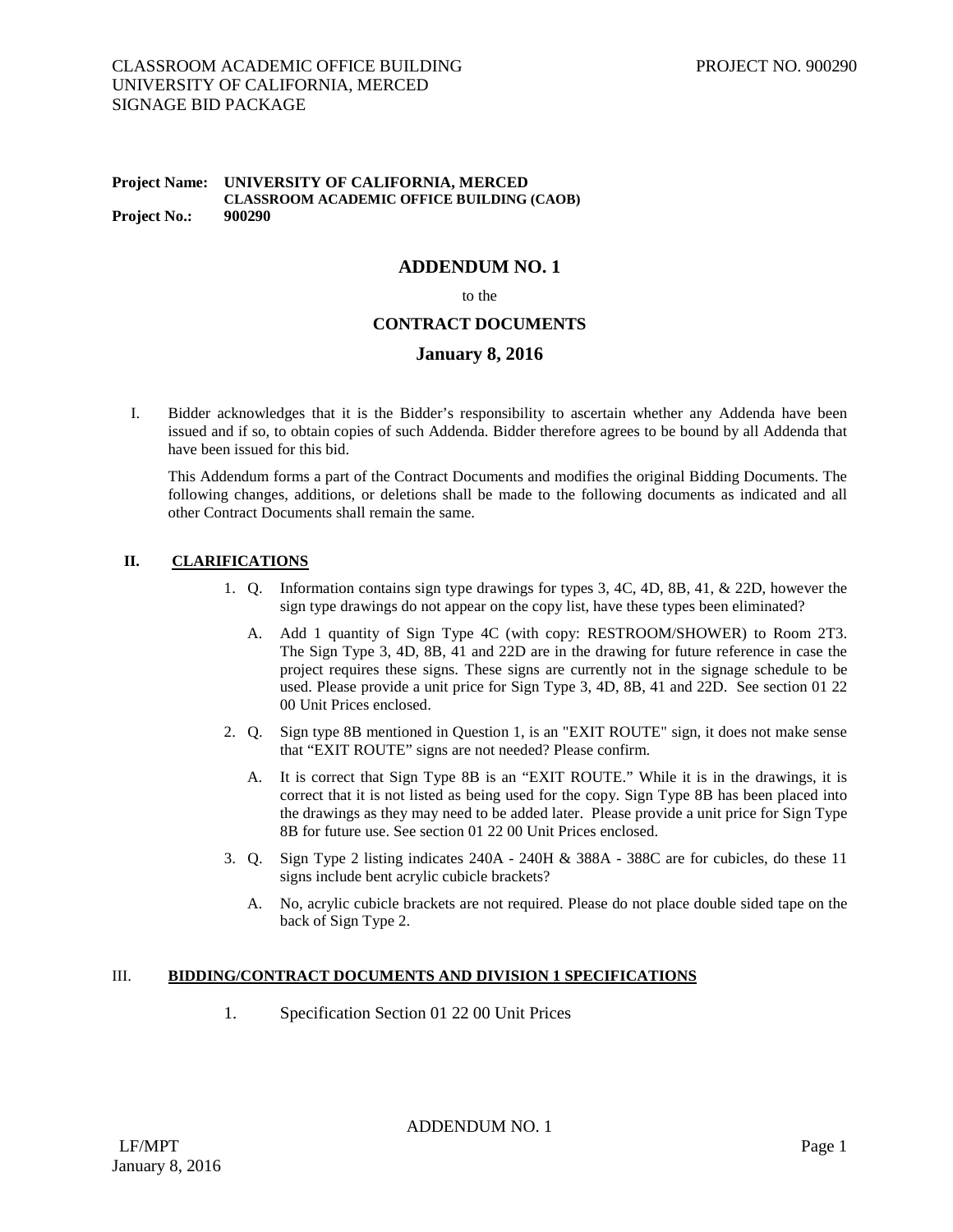# CLASSROOM ACADEMIC OFFICE BUILDING UNIVERSITY OF CALIFORNIA, MERCED SIGNAGE BID PACKAGE

# IV. **DIVISION 2**

1. None

# V. **DRAWINGS**

None

# VI. **ATTACHMENTS**

- Figure 1 Specification Section 01 22 00 Unit Price Signage
- Figure 2 Bid Form Signage
- Figure 3 Mandatory Pre-Bid Meeting Sign In Sheet

# **UNIVERSITY OF CALIFORNIA, MERCED**

**\_\_\_\_\_\_\_\_\_\_\_\_\_\_\_\_\_\_\_\_\_\_\_\_\_\_\_\_\_\_\_**

**By: University of California, Merced**

**Fran Telechea** *Interim Director of Construction and Inspection Services*

**End of Addendum No. 1**

ADDENDUM NO. 1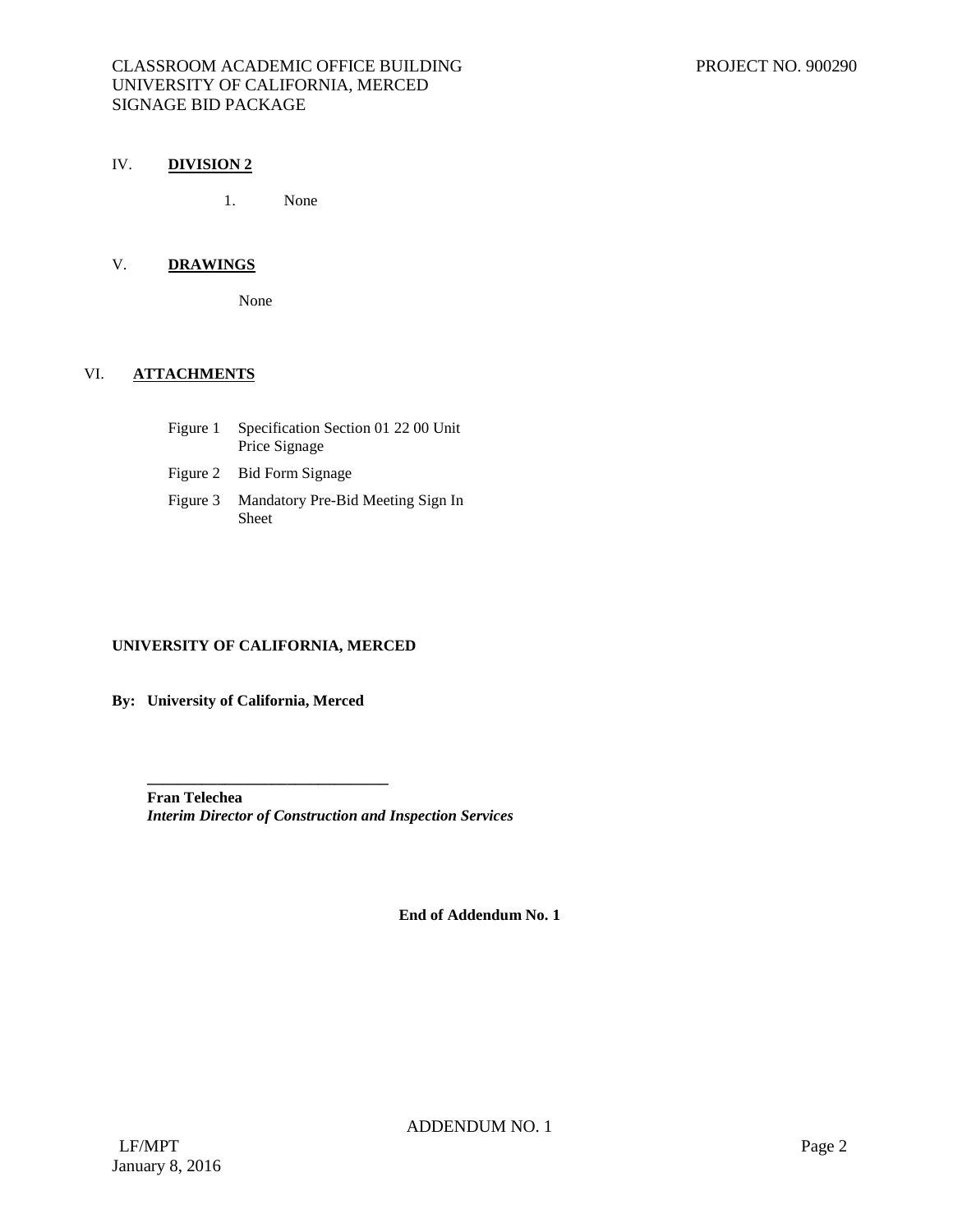# **SECTION 01 22 00 UNIT PRICES**

# PART 1 - GENERAL

# 1.1 DESCRIPTION

- A. Unit Price quotations shall be inserted in the appropriate spaces in the Bid Form for each Unit Price item of Work described herein.
- B. Unit Prices stated in the Agreement shall be used to compute adjustments of the Contract Sum for approved Unit Price items of Work. Such adjustments shall be made by Change Order (Exhibit 9).
- C. Unit Prices shall include all labor, materials, tools, and equipment; all other direct and indirect costs necessary to complete the item of Work and to coordinate the Unit Price Work with adjacent Work; and shall include all overhead and profit. General Contractor shall accept compensation computed in accordance with the Unit Prices for work installed in place as full compensation for furnishing such Work.
- D. Compensation will be paid for those items of Work described in below, Unit Prices.

# 1.2 SPECIFIED WORK

A. Applicable Sections of the Specifications describe the materials and methods required under the various Unit Price items of Work.

## **1.3 UNIT PRICES – Addendum 1**

| Unit<br>Price No. | <b>Description</b>             | <b>Estimated Units</b> |
|-------------------|--------------------------------|------------------------|
| 1                 | Per Sign Type 3<br>$\bullet$   | 5                      |
| $\overline{2}$    | Per Sign Type 4D<br>$\bullet$  | 5                      |
| 3                 | Per Sign Type 8B<br>$\bullet$  | 5                      |
| $\boldsymbol{4}$  | Per Sign Type 41<br>$\bullet$  | 5                      |
| 5                 | Per Sign Type 22D<br>$\bullet$ | 5                      |

# **A. List of Unit Price Items and Descriptions**

## 1.4 ADVANCED COORDINATION

A. Immediately notify University's Representative when conditions require the use of Unit Price items of Work.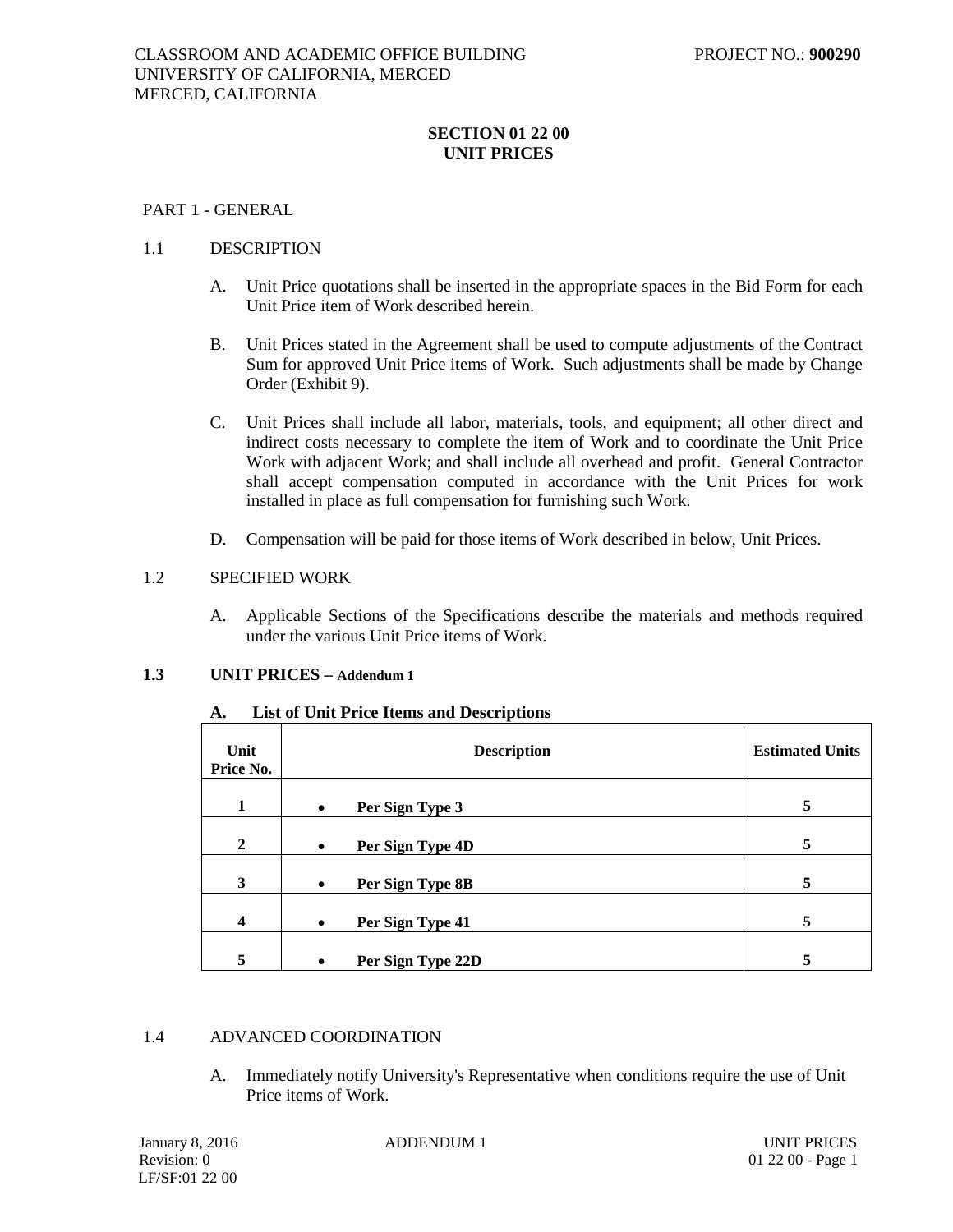- B. The applicability of, measurement methods for, documentation of, and the final adjustment of the Contract Sum for Unit Price items of Work shall be determined by the University's Representative.
- C. After performing Unit Price items of Work as directed by University's Representative, General Contractor shall take necessary measurements in the presence of University's Representative and shall submit calculations of quantities to University's Representative for approval. General Contractor shall notify University's Representative 1 day in advance of taking measurements.

PART 2 - PRODUCTS (NOT USED)

PART 3 - EXECUTION (NOT USED)

END OF SECTION 01 22 00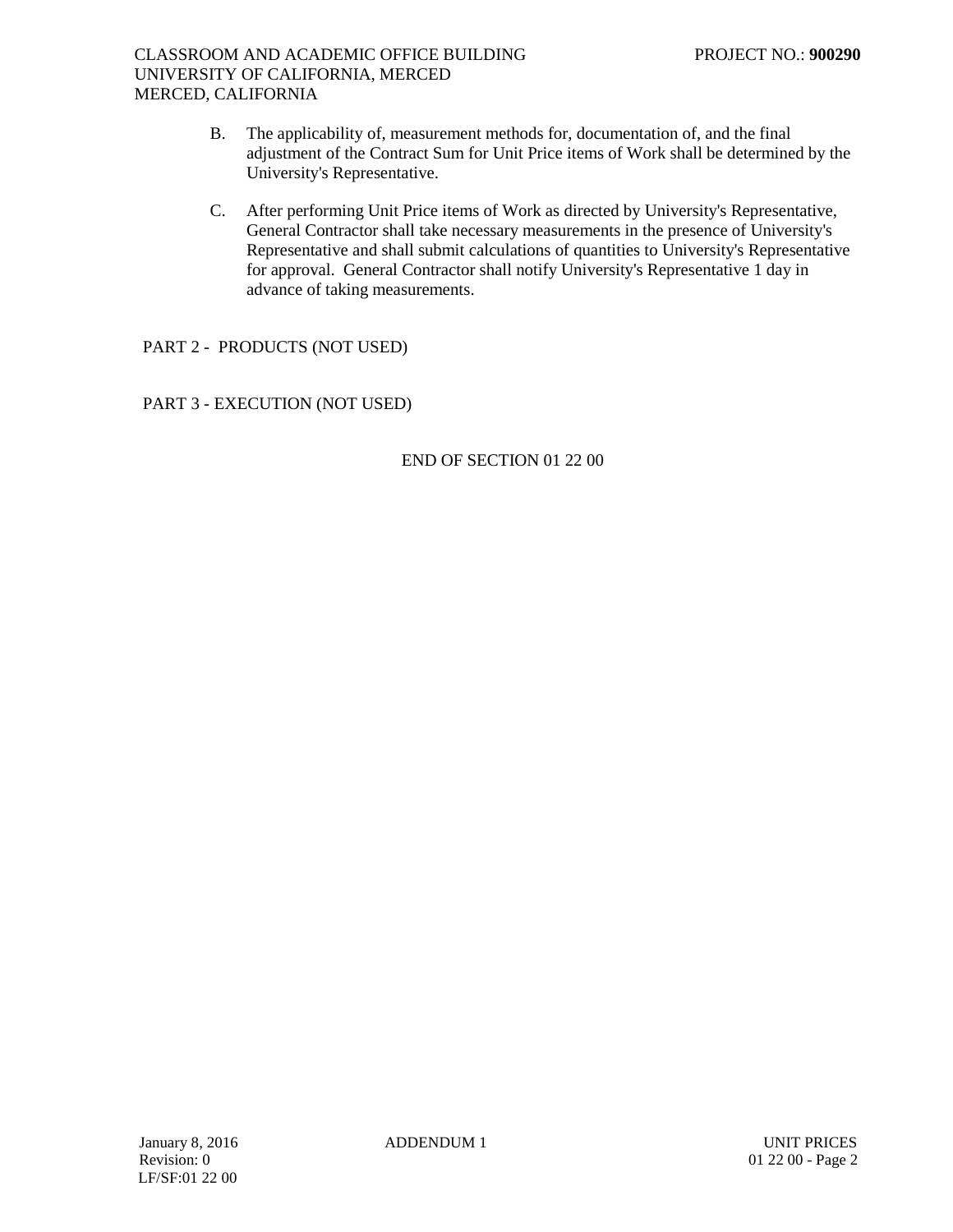# **BID FORM**

# FOR*:* PROJECT NO.: 900290 CLASSROOM AND ACADEMIC OFFICE BUILDING ADDENDUM 1

# UNIVERSITY OF CALIFORNIA MERCED CAMPUS, MERCED COUNTY MERCED, CALIFORNIA

# BID TO: DESIGN & CONSTRUCTION UNIVERSITY OF CALIFORNIA, MERCED 767 E. YOSEMITE AVE., SUITE C MERCED, CALIFORNIA 95340 TELEPHONE: (209) 228-4479

BID FROM:

(Name of Bidder) (Address) \_\_\_\_\_\_\_\_\_\_\_\_\_\_\_\_\_\_\_, \_\_\_\_\_\_\_\_\_\_\_\_\_ \_\_\_\_\_\_\_\_\_ (City) (State) (Zip Code) \_\_\_\_\_\_\_\_\_\_\_\_\_\_\_\_\_\_\_\_\_\_\_ (Telephone Number) \_\_\_\_\_\_\_\_\_\_\_\_\_\_\_\_\_\_\_\_\_\_\_

(Date Bid Submitted)

Note: All portions of this Bid Form must be completed and the Bid Form must be signed before the Bid is submitted. Failure to do so will result in the Bid being rejected as non-responsive.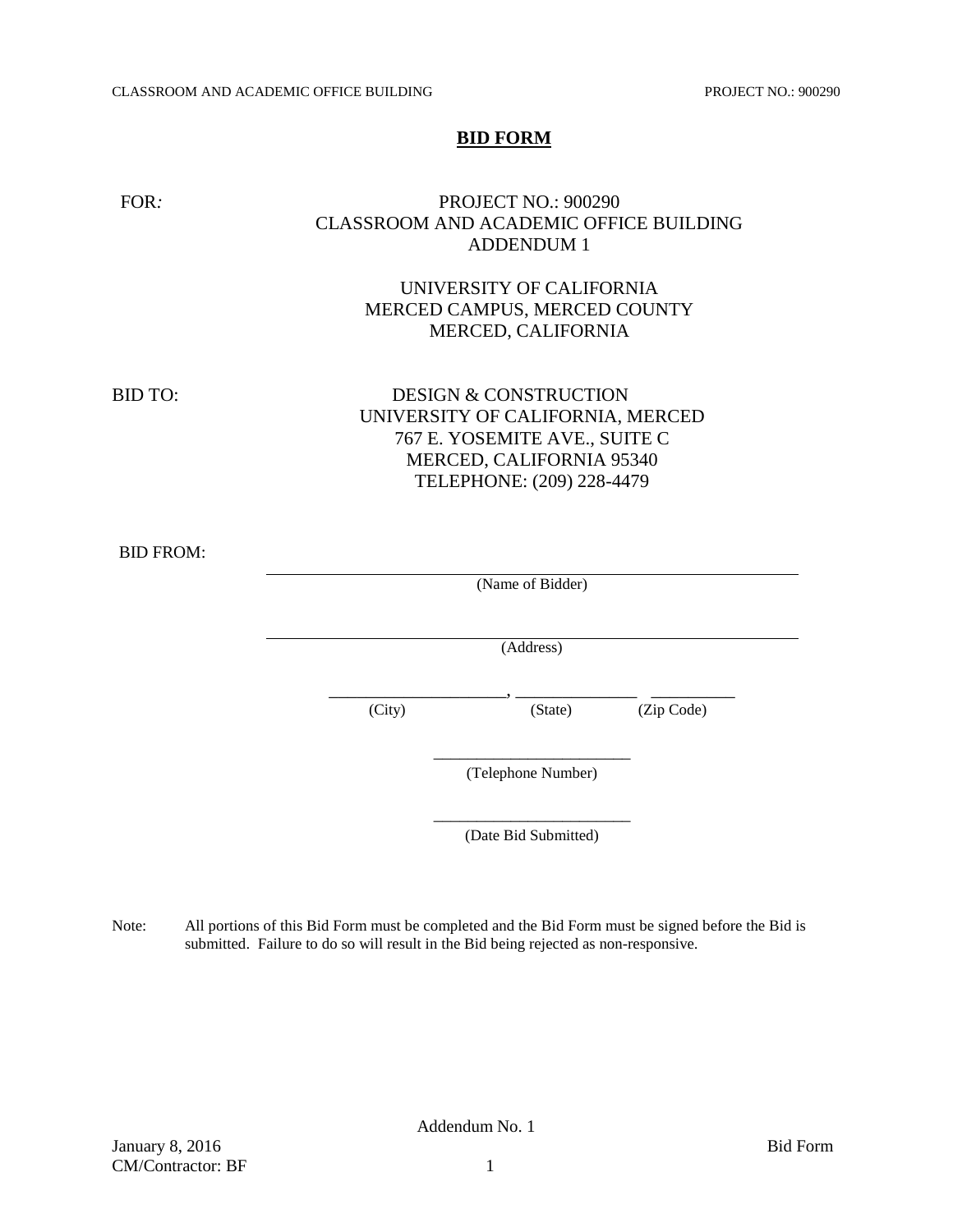## 1. 0 BIDDER'S REPRESENTATIONS

Bidder, represents that a) it, and all Subcontractors, regardless of tier, have the appropriate current and active Contractor's license required by the State of California and the Bidding Documents; b) it has carefully read and examined the Bidding Documents for the proposed Work on this Project; c) it has examined the site of the proposed Work and all Information Available to Bidders; d) it has become familiar with all the conditions related to the proposed Work, including the availability of labor, materials, and equipment. Bidder hereby offers to furnish all labor, materials, equipment, tools, transportation, and services necessary to complete the proposed Work on this Project in accordance with the Contract Documents for the sums quoted. Bidder represents that the Key Personnel identified in its Prequalification submittal shall be the Bidder's personnel provided pursuant to the corresponding provisions of the contract, if the contract is awarded to the Bidder. Bidder further agrees that it will not withdraw its Bid within 60 days after the Bid Deadline, and that, if it is selected as the apparent lowest responsive and responsible Bidder, that it will, within 10 days after receipt of notice of selection, sign and deliver to University the Agreement in triplicate and furnish to University all items required by the Bidding Documents. If awarded the Contract, Bidder agrees to complete the proposed Work for Phase 1 within 210 335<sup>Add02</sup> days after the date of commencement specified in the Notice to Proceed and to complete the Work for Phase 2 within 510 **517Add02** days after the date for commencement specified in the Notice to Proceed if the University exercises its Option for Phase 2.

## 2.0 ADDENDA

Bidder acknowledges that it is Bidder's responsibility to ascertain whether any Addenda have been issued and if so, to obtain copies of such Addenda from University's Facility at the appropriate address stated on Page 1 of this Bid Form. Bidder therefore agrees to be bound by all Addenda that have been issued for this Bid.

## 3.0 CONTRACT SUM – PHASE 1

The Contract Sum at time of award will be the Phase 1 Contract Sum. See Supplementary Instructions to Bidders for value.

## 4.0 OPTION SUM – PHASE 2



## 5.0 SELECTION OF APPARENT LOW BIDDER

Refer to the Instructions to Bidders for selection of apparent low bidder.

## **6.0 UNIT PRICES – Addendum 1**

**The quantities set forth in the Unit Prices are estimates. University does not represent that the actual quantity of any Unit Price item will equal the Estimated Quantity stated below. University will perform the extension of the Unit Price times the respective Estimated Quantity.**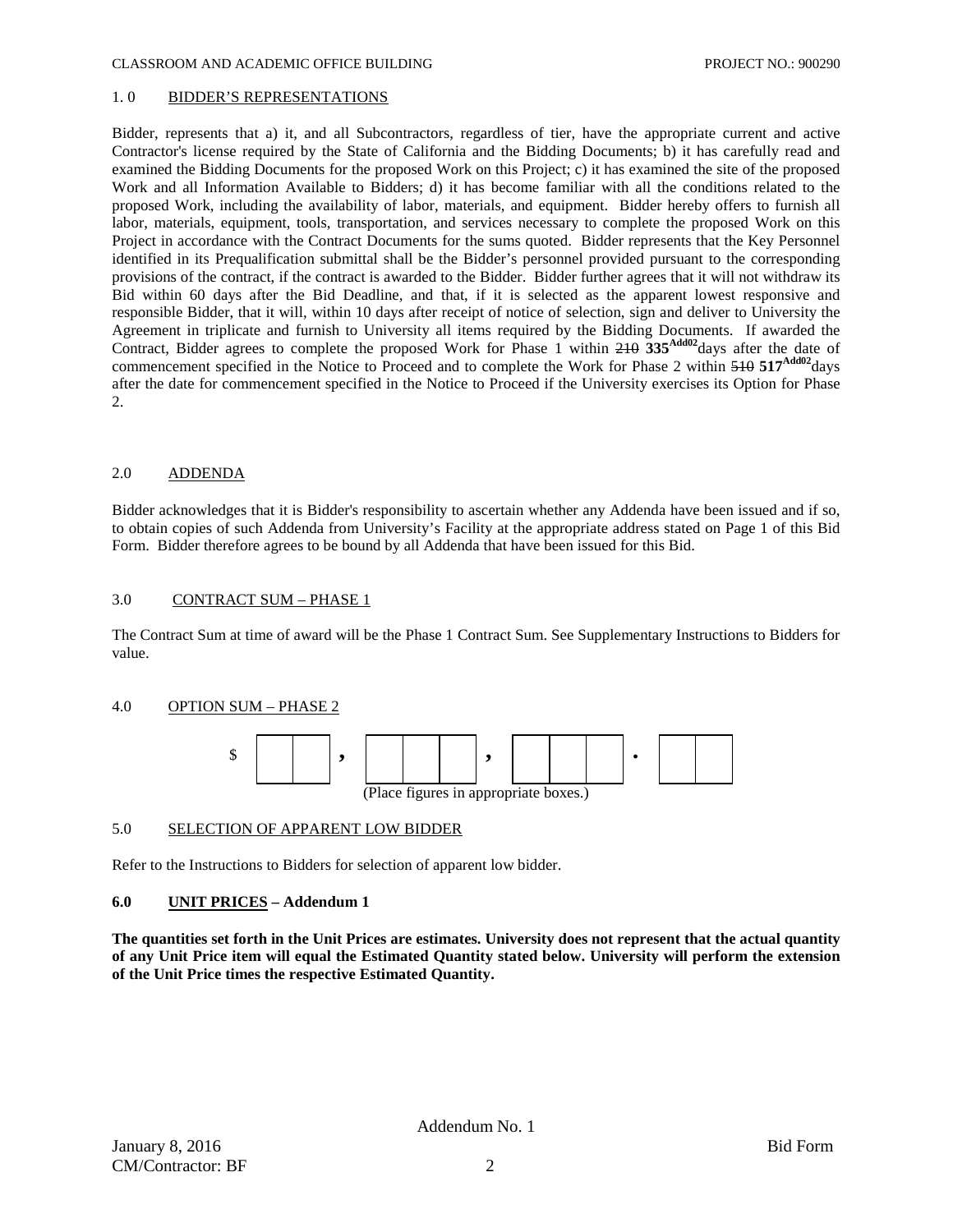#### CLASSROOM AND ACADEMIC OFFICE BUILDING PROJECT NO.: 900290



Bidder shall determine and provide below the daily rate of compensation for any Compensable Delay caused by University at any time during the performance of the Work for Phase 2. **(MINIMUM AMOUNT ALLOWED IS \$1.00)**



Failure to fill in a dollar figure for the daily rate for Compensable Delay shall render the bid non-responsive. University will perform the extension of the daily rate times the multiplier.

The daily rate shown above will be the total amount of Contractor entitlement for each day of Compensable Delay caused by University at any time during the performance of the Work and shall constitute payment in full for all delay costs, direct or indirect, of the CM/Contractor and all subcontractors, suppliers, persons and entities under CM/Contractor on the Project, including without limitation all subcontractors added by Contract Amendment. The number of days of Compensable Delay shown as a "multiplier" above is not intended as an estimate of the number of days of compensable delay anticipated by the University. The University will pay the daily rate of compensation only for the actual number of days of Compensable Delay, as defined in the General Conditions; the actual number

Addendum No. 1

| January 8, 2016          | <b>Bid Form</b> |
|--------------------------|-----------------|
| <b>CM/Contractor: BF</b> |                 |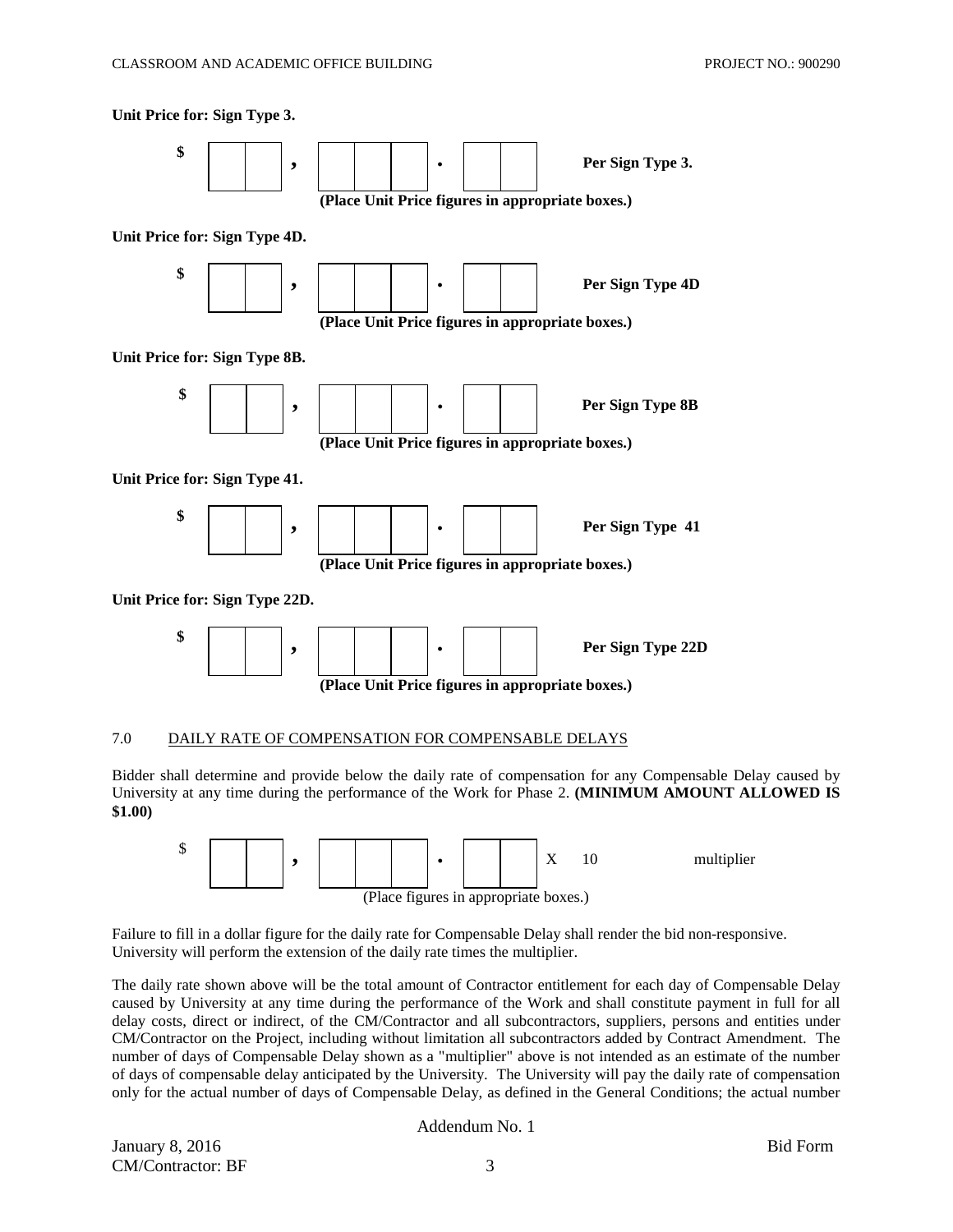## CLASSROOM AND ACADEMIC OFFICE BUILDING PROJECT NO.: 900290

of days of compensable delay may be greater or lesser than the "multiplier" shown above.

## 8.0 ALTERNATES - N/A

In order for a Bid to be responsive, Bidder must submit bid for Alternates listed below. The failure to do so shall result in the Bid being rejected as non-responsive.

# 9.0 LIST OF SUBCONTRACTORS

Bidder will use Subcontractors for the work included in this bid (Option Sum – Phase 2):

Yes \_\_\_\_\_\_\_

If "Yes", attach a completed Exhibit 41 CM/Contractor Expanded List of Subcontractors form.

# 10.0 LIST OF CHANGES IN SUBCONTRACTORS DUE TO ALTERNATES - N/A

# 11.0 BIDDER INFORMATION

TYPE OF ORGANIZATION:

(Corporation, Partnership, Individual, Joint Venture, etc.)

If a corporation, corporation is organized under the laws:

STATE OF .

(State)

NAME OF PRESIDENT OF THE CORPORATION:

\_\_\_\_\_\_\_\_\_\_\_\_\_\_\_\_\_\_\_\_\_\_\_\_\_\_\_\_\_\_\_\_\_\_\_\_\_\_\_\_\_ (Insert Name)

NAME OF SECRETARY OF THE CORPORATION:

\_\_\_\_\_\_\_\_\_\_\_\_\_\_\_\_\_\_\_\_\_\_\_\_\_\_\_\_\_\_\_\_\_\_\_\_\_\_\_\_\_ (Insert Name)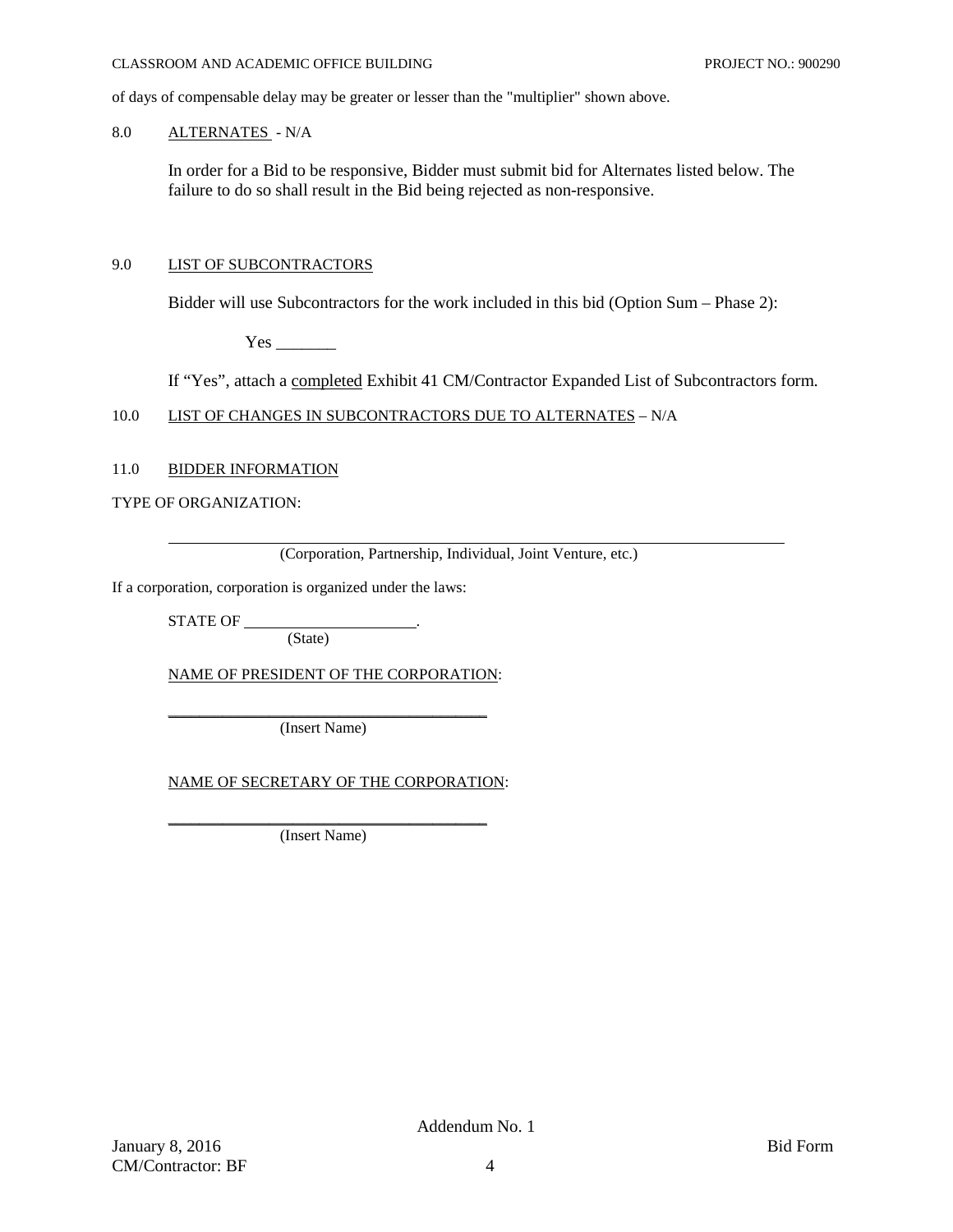# If A PARTNERSHIP, NAMES AND TITLES OF PERSONS SIGNING THE BID ON BEHALF OF BIDDER AND ALL GENERAL PARTNERS:

# PERSONS SIGNING ON BEHALF OF BIDDER:

(Insert Names and Titles)

ALL GENERAL PARTNERS:

(Insert Names)

CALIFORNIA CONTRACTORS LICENSE(S):

 $\overline{a}$ (Classification) (License Number) (Expiration Date)

(For Joint Venture, list Joint Venture's license and licenses for all Joint Venture partners.)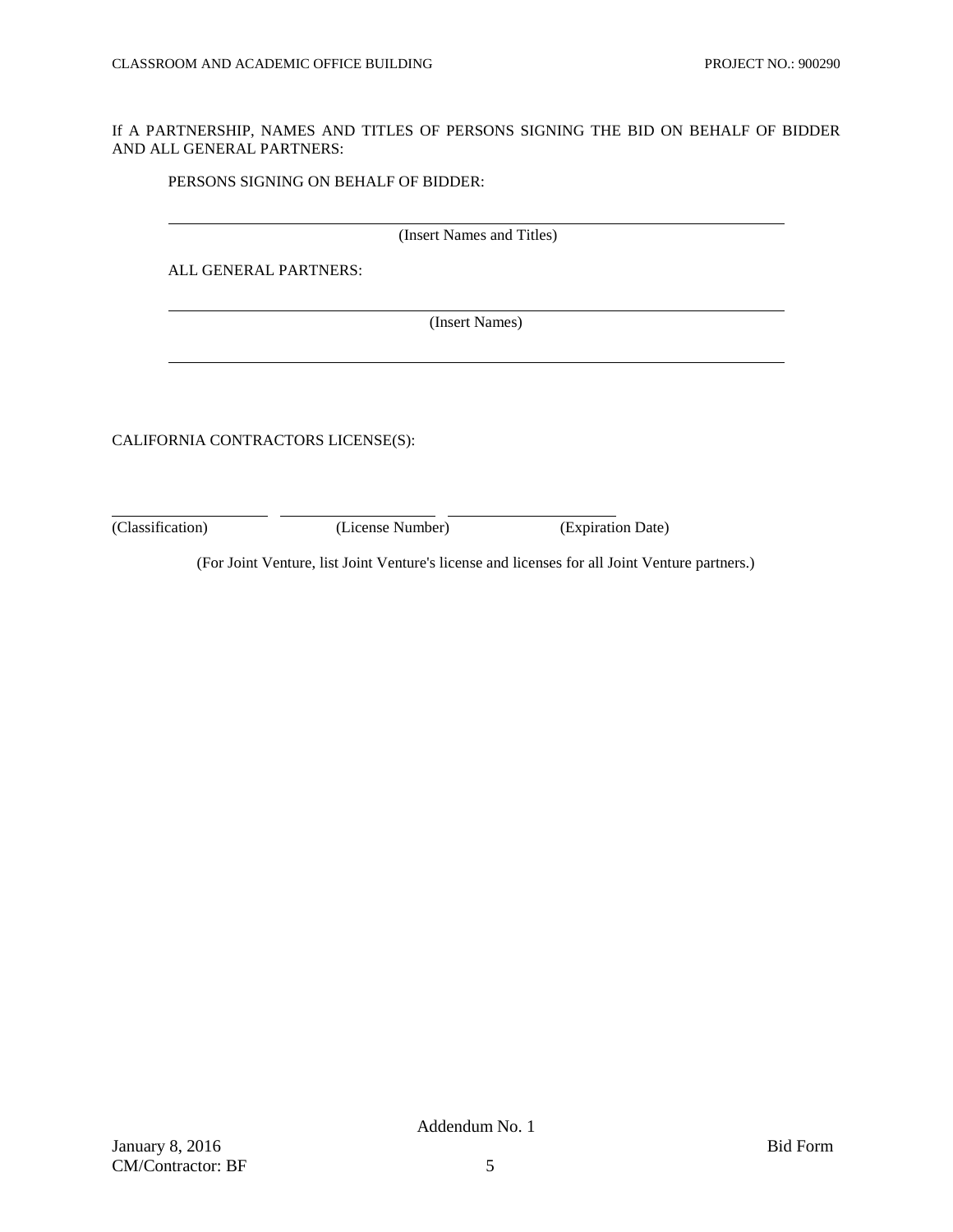# 13.0 DECLARATION

|                | , hereby declare that I am the |
|----------------|--------------------------------|
| (Printed name) |                                |
| ΩŤ             |                                |
| (Title)        | (Name of bidder)               |

submitting this Bid Form; that I am duly authorized to execute this Bid Form on behalf of Bidder; and that all information set forth in this Bid Form and all attachments hereto are, to the best of my knowledge, true, accurate, and complete as of its submission date.

I further declare that this bid is not made in the interest of, or on behalf of, any undisclosed person, partnership, company, association, organization, or corporation; that the bid is genuine and not collusive or sham; that the bidder has not directly or indirectly induced or solicited any other bidder to put in a false or sham bid, and has not directly or indirectly colluded, conspired, connived, or agreed with any bidder or anyone else to put in a sham bid, or that anyone shall refrain from bidding; that the bidder has not in any manner, directly or indirectly, sought by agreement, communication, or conference with anyone to fix the bid price of the bidder or any other bidder, or to fix any overhead, profit, or cost element of the bid price, or of that of any other bidder, or to secure any advantage against the public body awarding the contract of anyone interested in the proposed contract; that all statements contained in the bid are true; and, further, that the bidder has not, directly or indirectly, submitted his or her bid price or any breakdown thereof, or the contents thereof, or divulged information or data relative thereto, or paid, and will not pay, any fee to any corporation, partnership, company association, organization, bid depository, or to any member or agent thereof to effectuate a collusive or sham bid.

I declare, under penalty of perjury, that the foregoing is true and correct and that this declaration was executed at: (Name of City if within City, otherwise Name of County), State of

 $\frac{1}{\sqrt{2}}$ , on  $\frac{1}{\sqrt{2}}$ 

(State) (Date)

(Signature)

\_\_\_\_\_\_\_\_\_\_\_\_\_\_\_\_\_\_\_\_\_\_\_\_\_\_\_\_\_\_